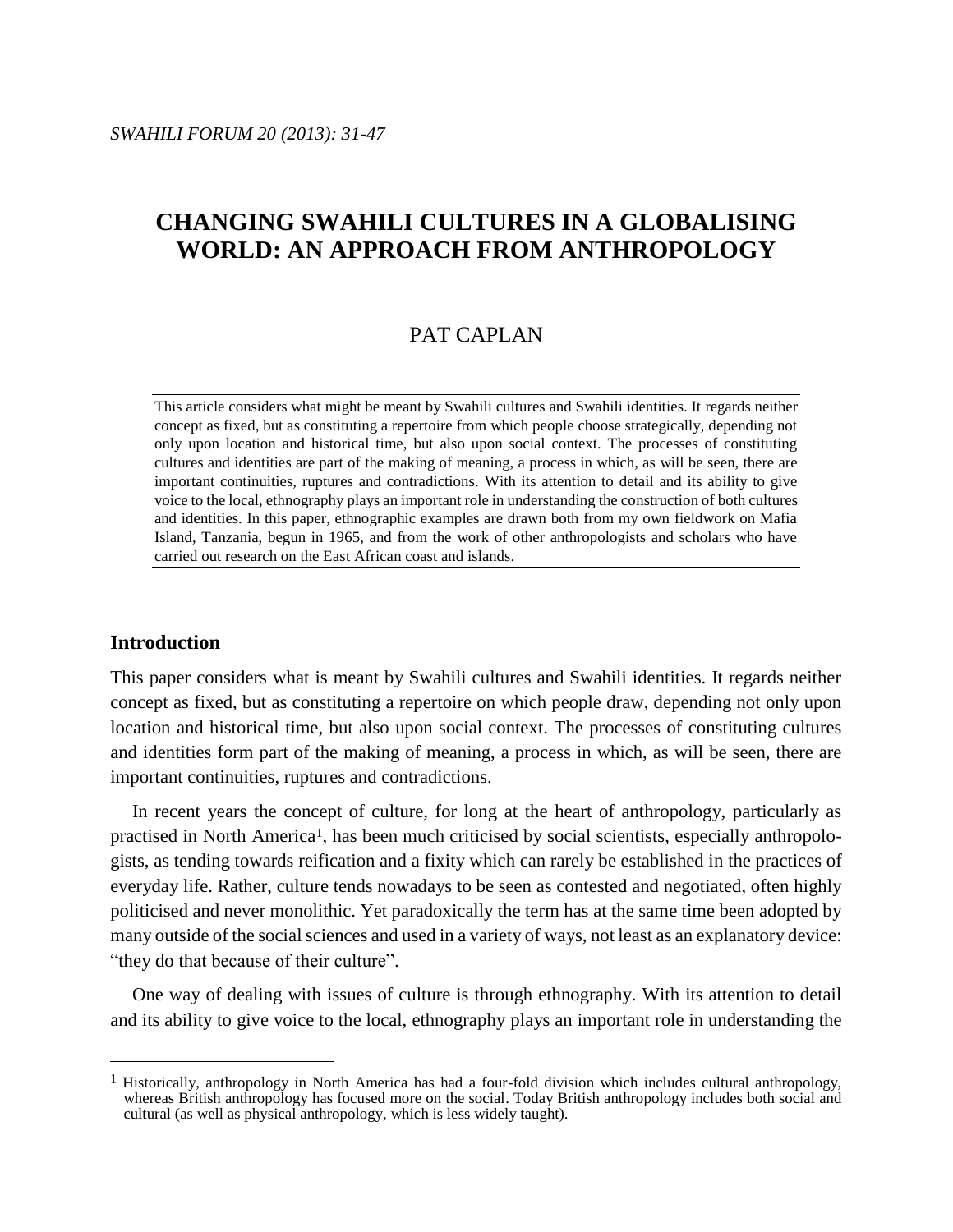construction of both cultures and identities. In this paper, ethnographic examples will be drawn both from my own fieldwork among the Swahili on Mafia Island, Tanzania, begun in 1965, and from the work of other anthropologists and scholars who have carried out research on the East African coast and islands.

While culture and identity are both the subject of contestation, and are thus clearly political, this paper explores them via a limited number of selected key concepts recognisable to most people who would define themselves and be defined by others as 'Swahili'. These include various notions of time and space, of personhood and identities, and of *ngoma* (literally drum or dance) – rituals which form part of cults of affliction. All of these concepts have to be viewed in the ever-present context of the changing nature of Islam among the Swahili and the perceived tensions between *mila* (custom) and *sheria/sunna (*sometimes glossed as *dini* – (Islamic) religion)*.* They also have to be understood in the further context of a rapidly changing world in which 'Swahili-ness' is not confined primarily to the East Coast and Islands, or even the Indian Ocean, but has expanded into a global diaspora, and in which the Swahili homeland itself has been subjected to multifarious external influences as it has experienced migration from further inland and elsewhere.

#### **Scholary Debates on Who the Swahili Are**

There is a long-standing debate about who the Swahili are. When Prins wrote his book on the Swahili in 1961, the issue was considered fairly unproblematic, yet a re-reading of Prins suggests that he associated 'Swahili-ness' primarily with the northern Kenyan coast, especially around Lamu. Eastman's eponymous article "Who are the Waswahili?" (1971), published just ten years later, raises a question which has continued to be posed regularly since then (see also Arens 1975).

Three possible kinds of answer may be distinguished. The first, which suggests that Swahili culture arose largely because of the arrival of Persians or Arabs who founded city states, has largely been superseded. As a young undergraduate sent to Tanzania to improve my Swahili in 1962, I worked for the archaeologist Neville Chittick on the Kilwa ruins, which he was convinced had been built by non-Africans, rather as the ruins at Greater Zimbabwe were for long supposed to be the work of immigrants (Chittick 1974).

The second answer, which became increasingly dominant in the 1960s and subsequently, was that Swahili culture is primarily African, as can be demonstrated through linguistic analysis (Swahili is a Bantu language) and in other ways. Sheriff (2006) has recently criticised this view as somewhat myopic, since a focus on Africa alone divorces Swahili culture from the sea and the Indian Ocean. He sees this trend as arising from the political needs of the 1960s, when it was thought important to discover and establish the agency of Africans. However, other local scholars have argued strongly that the Swahili are unequivocally 'African' (see Mazrui & Mazrui 1995 and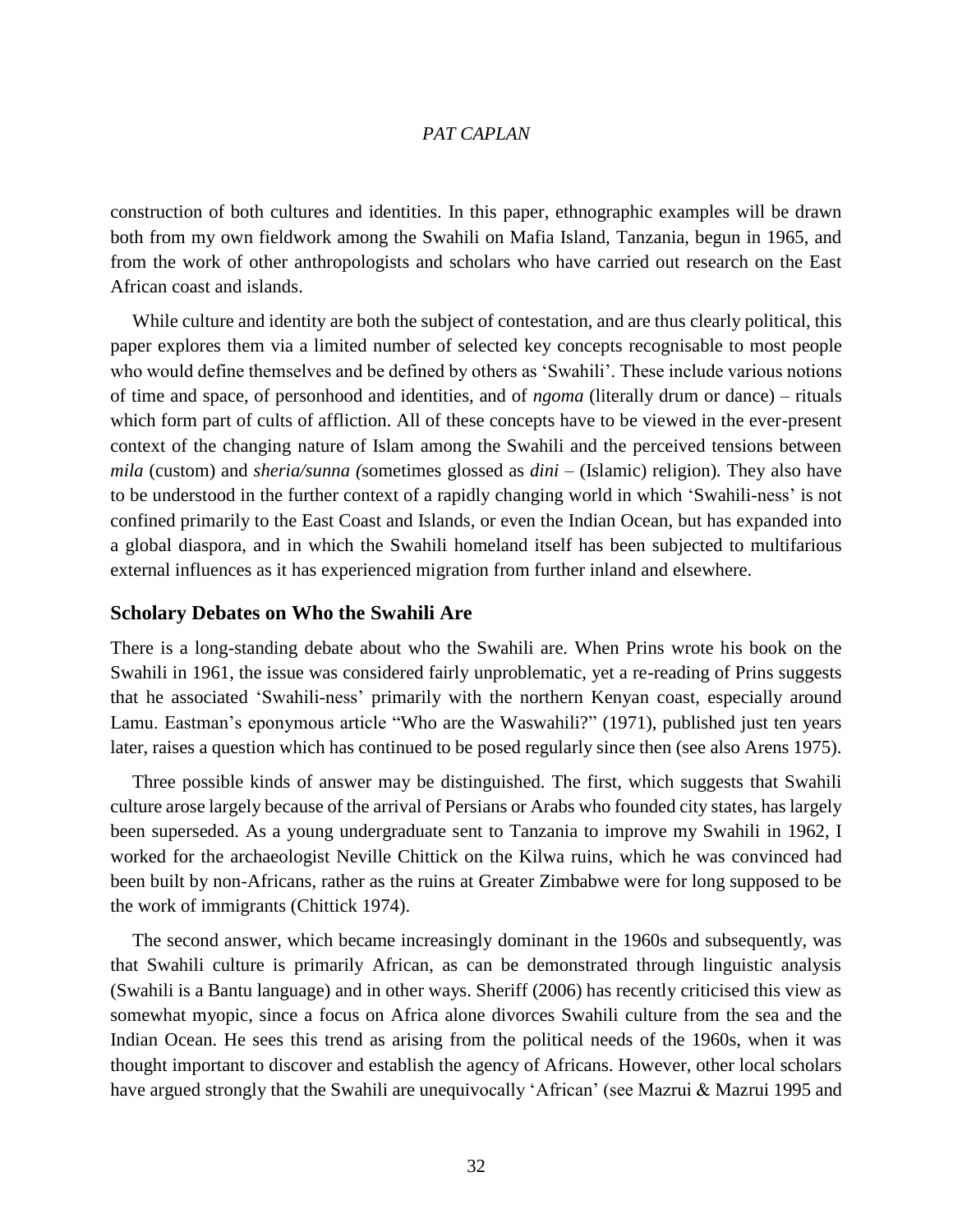Mazrui & Shariff 1994), with Ali Mazrui (1986) even suggesting that the Arabian Peninsula should be considered a part of Africa (see also Caplan 2007a). Moreover, recent archaeology (e.g. Chami 1994, Chami & Pwiti 2002), also demonstrates that early coastal settlements and their material culture were created by people emanating from the interior of Africa and not simply imposed by outsiders coming from the sea.

The third answer is that the Swahili have a 'dual heritage', based on both inland and overseas influences and immigration. However, some commentators who have espoused this view appear to suggest that the duality in this heritage has been problematic. Implicit, even explicit, in some of the literature is a perceived tension between Africa and Arabia which has led to a 'tormented' history2. Others regard the Swahili as a prime example of a hybrid, creole or cosmopolitan culture, with shifting boundaries in time and space, and with links to both the Indian Ocean littoral (which of course includes the Arabian Gulf and Peninsula) as well as the interior of Africa. This is more the position taken by Middleton (1992) and by Horton and Middleton (2000), as well as the recent collections edited by Caplan and Topan (2004) and Loimeier and Seesemann (2006). The latter note "The Swahili have been cosmopolitan for a long time" (ibid: 11) and one of their contributors, Abdul Sheriff, argues that "there is a maritime ethos, a distinctive maritime culture that differs fundamentally from a continental one, with complex cosmopolitan cultures." (2006: 29).

Scholars have identified a number of key features of Swahili identity, which includes both being a primary speaker of the language and the practice of Islam, although each is exceedingly diverse.

The Swahili language, as many readers will be well aware, has many variants. The Swahili I had to learn in the field on Mafia Island was very different from the standard Swahili (mainly based on Kiunguja) which I had first learned as a student at School of Oriental and African Studies (SOAS), or the Kiamu I had studied in Swahili literature. Later, I had to learn yet another form of Swahili if I wanted to be able to read newspapers or follow political speeches, and I confess to never having mastered urban colloquial 'youth' Swahili to any great degree. But the Mafian form of Swahili I had learned, which included familiarity with spirit possession cults with their highly specialised vocabulary, proved too difficult for a London-based native Swahili speaker who was employed by the BBC to transcribe the footage we had shot in 1976 on Mafia and he abandoned the task. However, there was yet another form of Mafian Swahili which I only came to understand with some difficulty and that was what the linguist Ahmed Kipacha (2004) later came to term the Kingome dialect, spoken in northern Mafia mainly by older people, especially women. In other words, there are many kinds of Swahili, even in the same area, although increasingly there is a

<sup>2</sup> See Dubresson (1988) "Politique Africaine Noirs et Arabes: une histoire tormentee"; Caplan and Le Guennec-Coppens (1991) "Les Swahili Entre Afrique et Arabie"; and a special edition of *Journal des Africanistes* (1992) entitled "Afrique-Arabie, d'une rive a l'autre en mer erythree".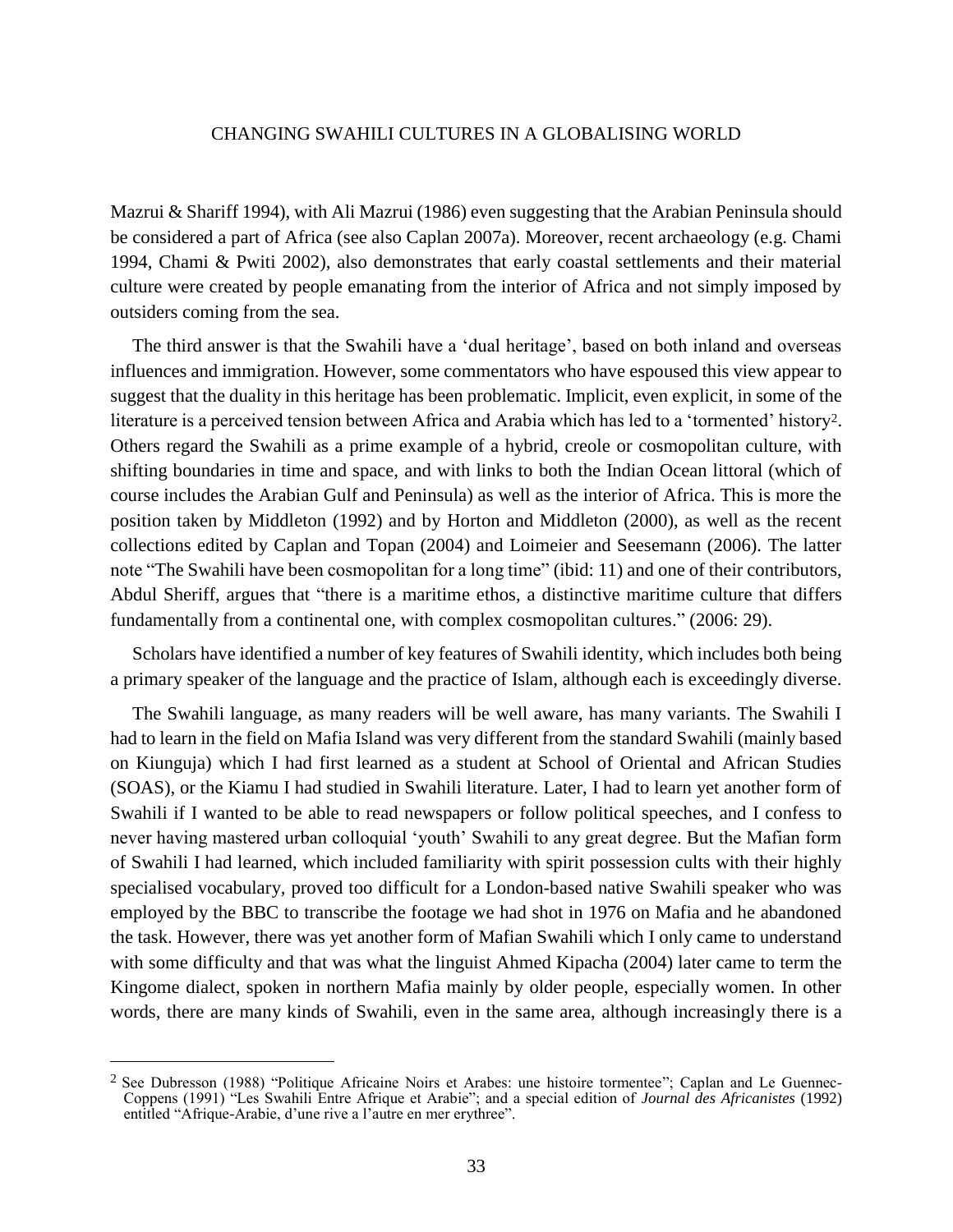standard form which is spoken and understood throughout Tanzania and Kenya, and also in the Democratic Republic of Congo and Rwanda.

Even so, the linguistic history of the two major Swahili-speaking nations, Tanzania and Kenya, is somewhat different. Soon after independence, Tanzania took the decision to have Swahili as its national language (see Whiteley 1969), but Kenya's classification of Swahili as an official language came somewhat later and even in the late 1970s, children were still being taught mainly in English.<sup>3</sup> However, if we were to use language as a referent of identity, there would be now many 'Swahili' in the form of primary speakers of that language, although not all would describe themselves as such. Furthermore, the development of Kenyan and Tanzanian Swahili identities is complicated by their respective political histories. The so-called Ten-Mile Strip in Kenya was part of the domain of the Sultan of Zanzibar during the colonial period. In the post-independence period, however, many coastal Swahili have felt themselves to be dispossessed not only of resources such as beach lands (see for example Parkin 1972) but also of power and influence, as the ruling parties have been unequivocally Christian and with leaders from mainland ethnic groups. In Tanzania, the situation has been rather different. The coastal area of Tanzania has never been as differentiated from the mainland as in Kenya, although the status of Tanzania, a union of the former Tanganyika and the islands of Zanzibar, has been questioned in recent years, with on-going debates on both the islands and on the mainland about the status of Zanzibar within the union.<sup>4</sup>

If the Swahili language can vary, and can also be spoken by people who would not define themselves as such, then does Islam provide an unassailable aspect of Swahili identity? Is it possible to be a Swahili and not a Muslim? Middleton (1992) has argued that Islam is the bonding factor for the Swahili and until recently this view would indeed have been largely uncontested. But in a recent article, Topan (2006) notes that there are increasing numbers of people who call themselves Swahili, for whom this is a first and home language, and yet who are Christian.

Further, the meaning of Islam is itself contested, with debates around the status of the various *tarika* (Sufi orders) and other Islamic rituals (see for example van de Bruinhorst 2009). Do such debates, often heated, represent a new aspect of Islam, what some have called 'Islam in Africa' as opposed to 'African Islam' (e.g. Rosander and Westerlund 1997). In a recent book chapter, Seeseman (2006) argues that they are not, that such debates have taken place over a long period, and cautions against "the temptation to measure Islamic societies in Africa against the yardstick of an Arab Islam that is assumed to be more pure" (274). Yet within my own research lifespan – from

<sup>3</sup> Uganda has recently in 2005 added Swahili to its official languages, but during my stay there in February 2009 I found that few people spoke Swahili, and even those who understood it were unwilling to use it, as it was associated with the Tanzanian invasion and subsequent occupation of the country in 1978-9.

<sup>4</sup> For good summaries of this shifting situation, see the *Bulletin of Tanzanian Affairs*, which covers Zanzibar on a regular basis.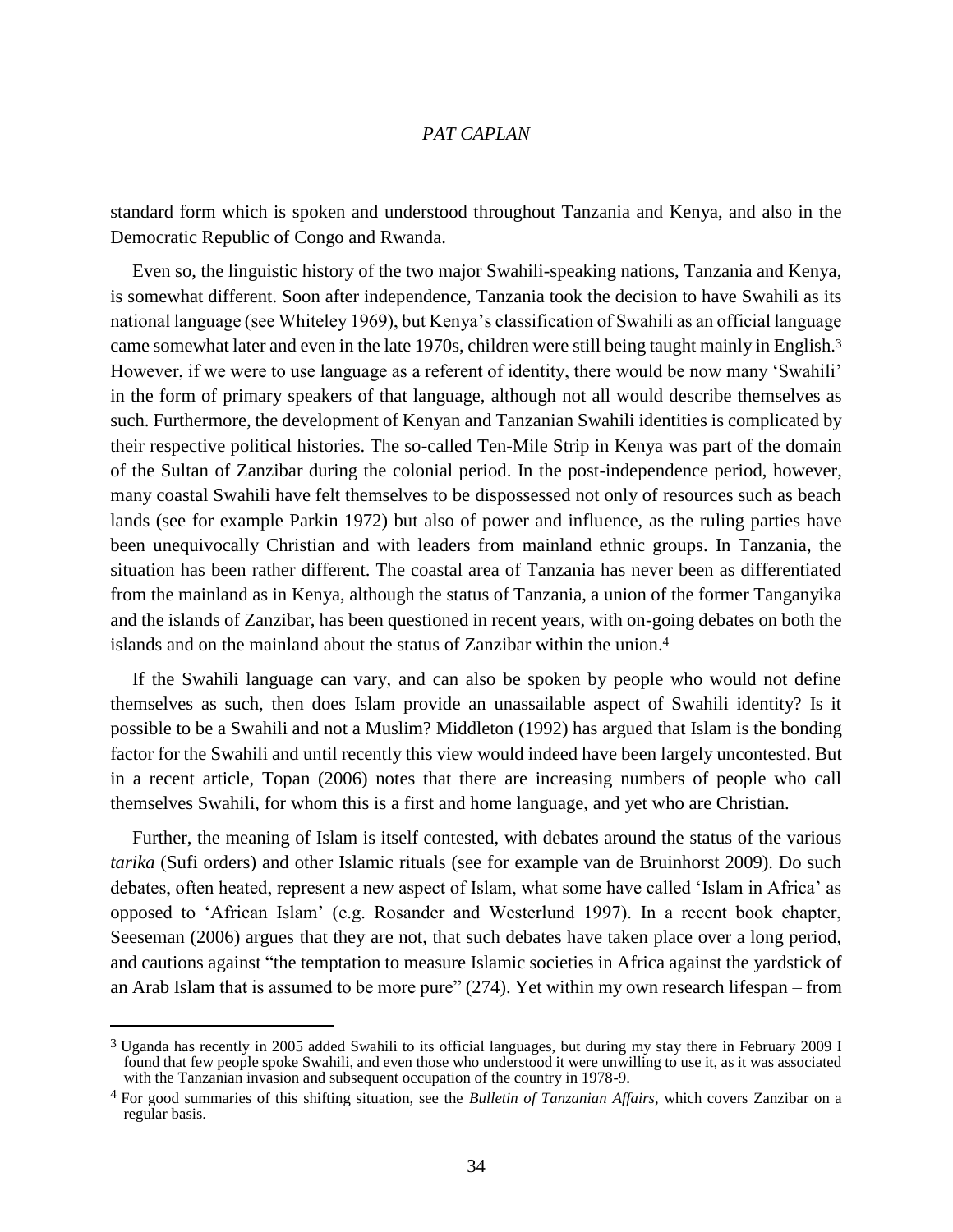the 1960s to the present – the kinds of Islam that have been imported first from post-revolutionary Iran, then from elsewhere in the Muslim world, are in fact very different from Islam as I first encountered it in Tanzania in the 1960s and the effects of the newer forms have been profound.<sup>5</sup>

As I have noted elsewhere (Caplan 2007a) much depends on who is speaking to whom, and when. In discussing issues such as identities, we need to be clear not only who is talking (male/female, young/old, higher or lower status) but also what kind of person is reporting the words of informants. To give an example, Marc Swartz (1991), who wrote a book about the Mombasa Swahili, notes that he was unable to stay in a Swahili household, and thus his access to women was limited. On the other hand, Minou Fuglesang (1994), a young woman, had easy access to women of her own age in the Lamu area. David Parkin has studied mosques and prayer on Zanzibar – an area that would be more difficult for a woman, but Kjersti Larsen (2008), working in the same area and at the same time, had access to women and their possessory cults in a way that would have been difficult for a man.

A final point I want to make at this stage in surveying the literature on the Swahili, whether historical, linguistic, or anthropological, is that it does not cover the coast and islands at all evenly. There is a great deal of focus on the Kenya coast and on the island of Unguja in Zanzibar, whereas relatively little work has been carried out south of Tanga. However, my own field area of Mafia Island, long neglected by scholars of all disciplines, has now received some attention from a handful of scholars, such as the archaeologist Chami (op. cit), the linguist Kipacha (op. cit), and a younger anthropologist Walley (2004). Furthermore, there has long been greater focus on Swahili towns than on the villages and certainly most anthropologists such as Middleton, Swartz, Larsen, Fuglesang, Le Guennec-Coppens and Prins have worked in towns.

# **Space and Time**

 $\overline{a}$ 

For the Waswahili, time is never a simple concept. When conducting fieldwork on the coast, one has to get used to 'Swahili time', 'mosque time' and standard (sometimes called 'European') time. Furthermore, coastal dwellers make use of both lunar and solar calendars. The former determines Islamic religious rituals, the latter the agricultural season and its associated rituals such as *Siku ya Mwaka*. But time is also a way of talking about the present (*siku hizi, sasa*) and the past *(zamani).*  These may sometimes be contrasted to the disadvantage of the latter, as in discussions of development (*maendeleo)* (see Walley 2004*),* but equally in lamenting the practices of modern times, as in *kwenda na wakati* (see Saleh 2004).

<sup>5</sup> Not least in terms of the change in the way women dress. The new form of *buibui (jilbab*) has become widespread, and virtually all Muslim girls now wear the *hijab*. But Muslim men too have taken on a different appearance, with many of them growing beards and wearing turbans instead of *kofia*.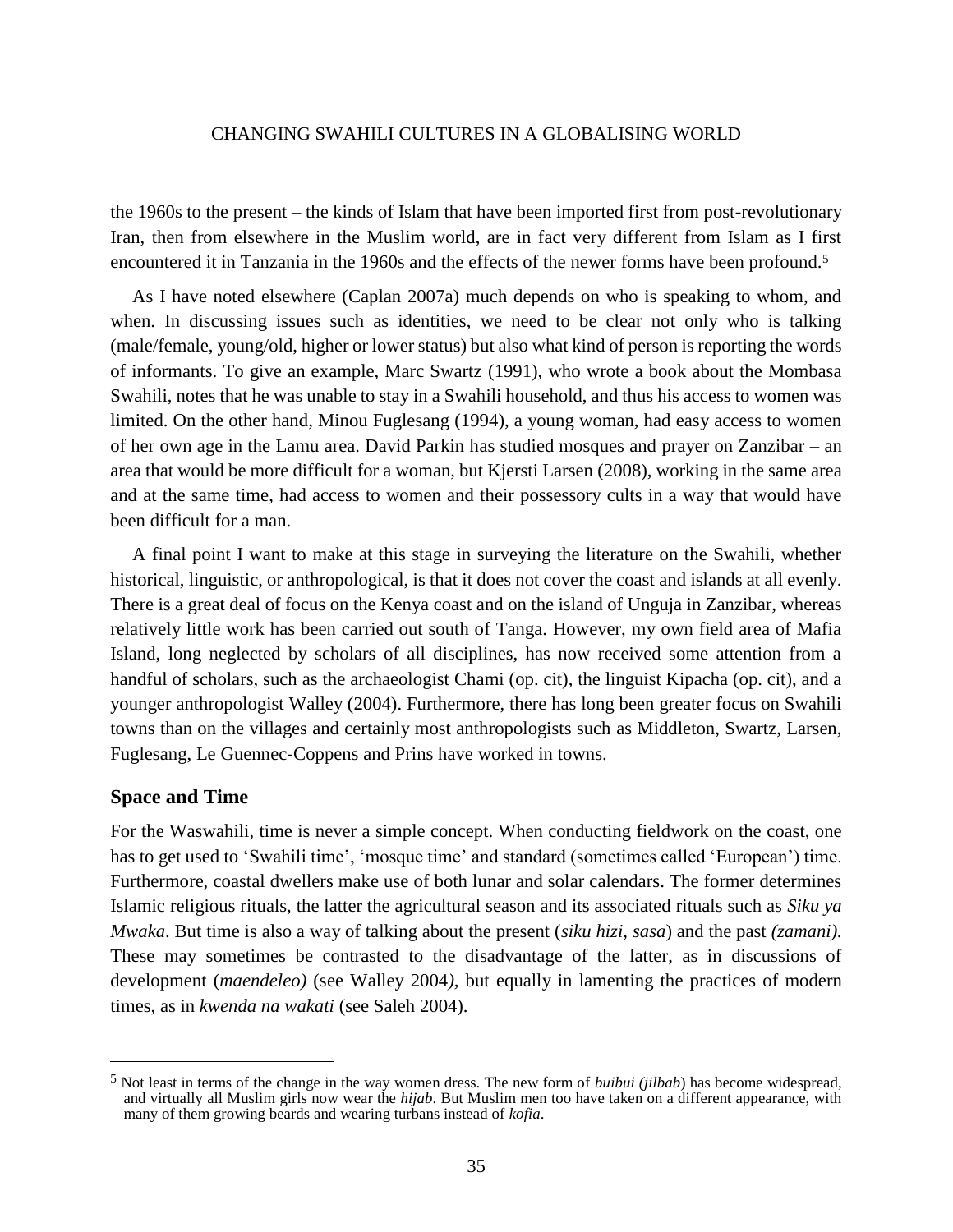Time also involves considerations of kinship and descent, which operate through constant movement between past (including the ancestors), present and future (descendants and the as yet unborn). But like most aspects of Swahili culture, there is no single system agreed by all Swahili: in some areas, patrilineality is crucial, in others bilateral ties are more important. Some areas, like parts of Zanzibar (Middleton 1961) and northern Mafia (Caplan 1969, 1975) have discrete, named, property-owning descent groups; elsewhere one can only speak of kin networks.

Space is similarly complex. The Swahili classify the space in which they live using terms such as *nyumba* (house), *mtaa* (neighbourhood), *kijiji* (village), *mji* (town). In some areas such as Mafia, they distinguish between the *bara juu* (land above) and the *bahari* (sea) with a complex set of associated vocabulary for rocks, islands, tides, winds, boats and their gear.

Prins (1961) placed the Swahili on the East Coast of Kenya and Tanzania and the offshore islands of Unguja and Pemba, but many Swahili speakers moved inland, as far afield as central Africa and overseas to the Gulf and the Middle East beyond.<sup>6</sup> More recently, self-identified Swahili are located in many parts of the world, not least in the West (especially the United States), where a number have pursued academic careers. Today, furthermore, 'Swahili-ness' now exists in cyberspace, with a plethora of Swahili language and Swahili interest websites7.

# **Swahili Self-Identities**

 $\overline{a}$ 

If scholars have debated who the Swahili are, we may ask what people themselves have to say about their own identities since there may be considerable discrepancies between a person's claims to identity, and that recognised by others. Inevitably these have shifted over time, often as people lay claim to or reject a Swahili identity for political reasons, as in the recent claims by some Kenyan Swahili to be considered a 'tribe' (*kabila*) (see Caplan 2007a). And an identity which may be criticised in some contexts (as with the Kenyan government's apparently negative stance towards the coastal Swahili) may be valorised by the same interlocutors in other contexts (e.g. when seeking notions of the exotic to tempt western tourists).

It is important to note the articulation of 'Swahili-ness' with other forms of identity, such as citizenship, rural or urban residence, age, gender, social status and so on. Even ethnic identity may be multiple. Indeed, in his early work on the Swahili, Prins (1961) notes that a person is never 'just' a Swahili, but is also always something else in ethnic terms such as Mshirazi, Mwarabu, Mpokomo, etc. Yet in fact there have been periods when people who did not have other forms of ethnic

<sup>&</sup>lt;sup>6</sup> It should be noted that Swahili merchants set up recognisable Swahili communities in the early 20th century in inland towns such as Tabora, Ujiji and Kigoma.

<sup>7</sup> See for example Zanzinet Forum: www.zanzinet.org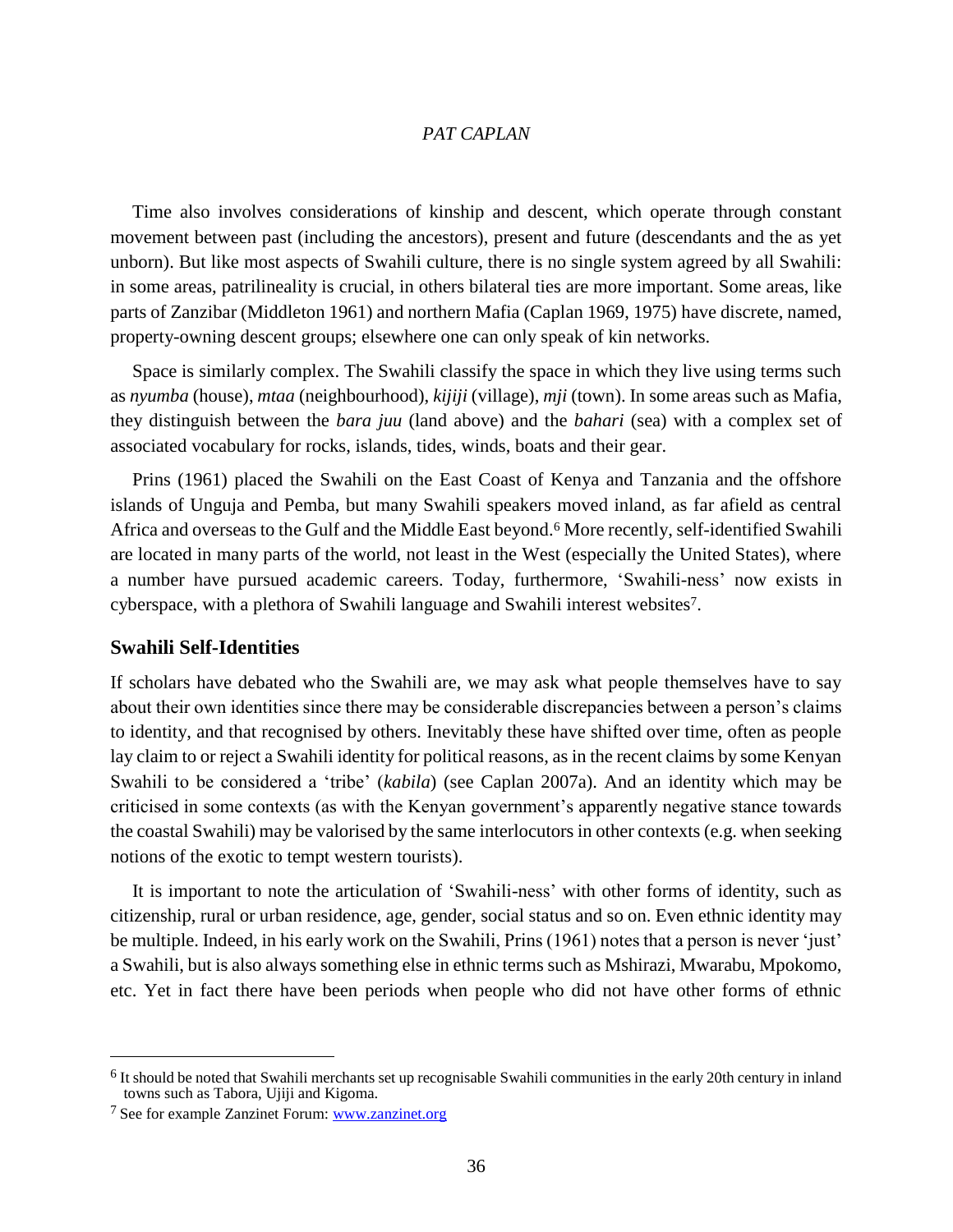identity, or did not wish to disclose them (perhaps because of ex-slave status), called themselves 'Waswahili'.

Another important aspect of ethnic identity is the tension in Swahili culture between hierarchy and equality, and this too has continued to shift over time. On the East African coast, one can discern a hierarchy, largely but not entirely based on ethnicity, ancestral origin and freeborn or slave status, which has assumed greater or lesser importance depending on the political context. During the British colonial period and its immediate aftermath, there was a clear distinction between Arabs (or those who laid claim to such status), 'freeborn' <sup>8</sup> (*waungwana*) of various kinds, and the descendants of slaves. This began to change around the time of independence, and such a hierarchy, was of course, violently ruptured during the Revolution in Zanzibar in 1964. Since that period many who previously would have described themselves as Arabs have begun rather to call themselves Waswahili. At the same time, on the East Coast there is and has long been importance attributed to notions of equality, as signified in terms such as *heshima* (respect), particularly in the moral economy of village communities, where reciprocity plays such an important role and where it is deemed inappropriate to flaunt one's wealth.

On Mafia Island, as I first encountered it in the 1960s, there was a clear hierarchy composed of a few Europeans (who owned plantations), Indians (who owned shops), 'Arabs' of various kinds (Wamanga, Washatiri, Washihiri), 'freeborn' (*waungwana*) who might also describe themselves as *Washirazii*, and the descendants of slaves, who might hark back to their inland places of ancestral origin, or who might call themselves 'Swahili', although others might, out of their hearing, describe them as *watumwa*. In the north of the island, freeborn people usually described themselves as either Wambwera or Wapokomo, although there was a handful who claimed Comorian or Zanzibari ancestry. Some people laid claim to higher religious status than others on the grounds of their learning or piety, even if their status of origin was lowly, as I became aware when discovering that two of the men most respected in the village for their Islamic learning actually had slave ancestry. I also remember that during one season of drought, early in my fieldwork, I had to drive many miles to collect water. I was constantly besieged for lifts, and requested that those able-bodied people who wanted a ride should also help with the water supply. Several men refused saying 'the children of Sheikhs do not do such work', just as they had also refused to engage in the collective labour demanded by the government of the day.

Over time, it is clear that on Mafia, as elsewhere, things have changed. The period of Nyerere and *ujamaa* stressed the virtues of being a Tanzanian and an African and partly as a result, fewer people now lay claim to Arab status, even though their ancestors might have done so. And yet

<sup>8</sup> Middleton (2000) also distinguishes between what he terms 'nobles' (*waungwana*) and 'commmoners' (*wenyeji*) but this distinction was not made on Mafia.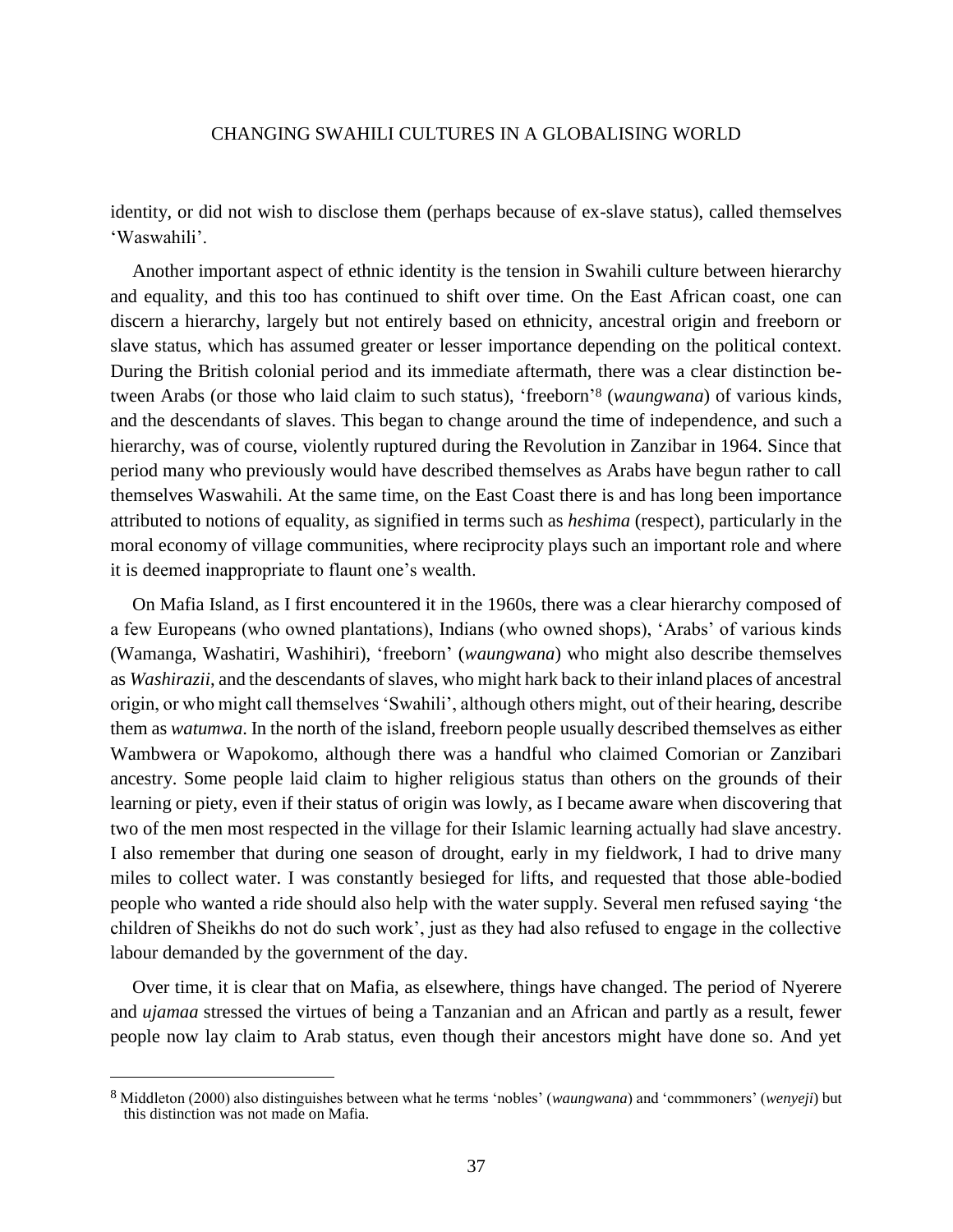paradoxically, in recent years, there has been a renewed emulation of things Arab, as I noted at a wedding I attended in 2002, when the men present drew my attention to their beards and turbans, and said that they wanted to look as 'Arab' as possible. Even so, they would be unlikely to describe themselves as such.

There is a further distinction between *wageni* (guests, visitors, in-comers) and *wenyeji* (original inhabitants, people who own the land), and I remember with pleasure an occasion when a friend and I were walking together in the district capital, and we met a man who did not know me. He exclaimed to my friend "what are you doing with that European? And how on earth do you talk to her?" My friend replied "Huyu mama ni mwenyeji wetu", indicating that I had been known to the community for a very long time and moved from the category of *mgeni* to *mwenyeji*. More importantly, it is the well-known capacity of Swahili society to assimilate by a variety of means – inter-marriage, conferral of land rights - strangers who arrive among them which has enabled it, until recently, to be so resilient – the strangers become what Beckerleg (2004) has termed 'Swahiliised'.

# **Issues of Gender**

During my research association with Mafia Island, I have been interested in many topics, but gender has been a theme running through most of them. There are a number of other anthropologists who have paid attention to gender among the Swahili, almost all of them women (e.g. Bujra, Caplan, Fuglesang, Le Guennec-Coppens, Porter, Strobel, Walley).

When I first went to Mafia as a young postgraduate in my early twenties, I was single, and definitely not interested in what women did, seeing it as of lesser importance. Nonetheless, women on Mafia were determined that I should not ignore them, and forcefully obtruded themselves on my notice. By the time I made my first return visit in 1976, my life had changed, since I was married, mother of two small children, and struggling to juggle a career and a family. Inevitably this meant that I saw things differently, and that I asked different questions (Caplan 1993). But anthropology itself had also changed, not least because of the rise of the second wave of feminism, and women's issues were receiving much more attention. As I have continued to move through the life cycle, the things I 'see' have inevitably shifted, just as the discipline of anthropology itself has changed. And of course, Mafia Island, for all its apparent remoteness, has changed too.

My first impression of women on Mafia when I arrived in 1965 was negative – too many babies, difficult to interview. Later, during the 18 months I spent in the field, I shifted my views somewhat, as some women became good friends. With hindsight I realised that for them I was a total anomaly – an unmarried, childless woman in her twenties who could not possibly be taken seriously, whereas most women on Mafia at that time would have been secluded at puberty, married soon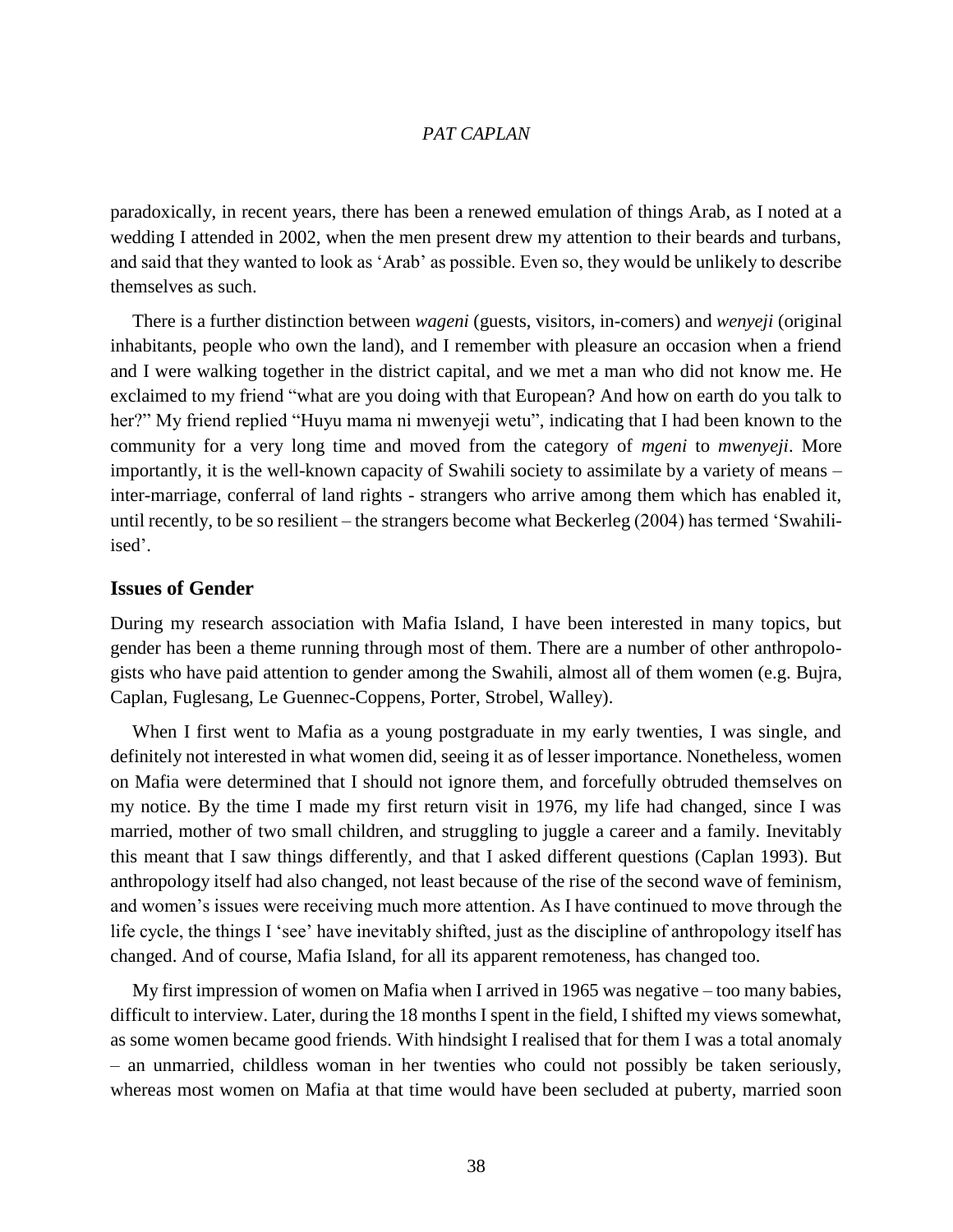afterwards, and then started their child-bearing careers, in addition to carrying out their numerous household and agricultural tasks. Few of them went to school.

Later, in the 1970s, I went with a BBC film crew specifically to make a film about gender relations. I wanted to show a western audience that gender relations were culturally constructed and could be different from what was deemed 'normal' in the West. We showed footage of men doing embroidery (making *kofia*) and washing clothes, and of women who supported aged parents. There were interviews about men's and women's land rights. I published a number of articles after this trip about domestic relations, and also about women's importance in the *mila* (custom) sphere, drawing not only on my own fieldwork but also on the wider literature about the East African coast (Caplan 1982). I was interested in the differences between town and country in terms of how gender was constructed and how it had changed historically.

In the 1980s, I returned to Mafia to begin work on issues of food, health and fertility, a theme which I continued to pursue for some time. At this time, Tanzania had gone through a difficult economic period, but on Mafia, the economy was doing well with great demand for coconuts. Men turned their attention away from subsistence agriculture towards planting more trees, a cash crop, leaving most of the food production to women, whose workloads increased still further. It was during this time that I began to be aware that the indices of well being for men and women on Mafia (morbidity and mortality) were very different, leading even to an imbalance in the sex ratio on Mafia Island which is more typical of South Asia than of Africa (Caplan 1995, 1999). Although more girls were in primary school, few of them went on to secondary school. Families continued to be large, although contraception was sometimes available in the district capital.

A decade later, though I continued the work on food, health and fertility, I also focused on personal narratives, particularly that of a man I called Mohamed, his wife Mwahadia and one of their daughters Subira (Caplan 1997). All of this work served to convince me that gender could not be characterised in any simple fashion. I noted that a new kind of Islam was being preached, often by missionary preachers coming from outside, and that one of the issues frequently discussed was women's clothing. Women started to cover their heads more, even in the village, and when travelling abandoned the old form of *buibui* for a new one (*jilbab*). Yet at the same time, girls were receiving more education, including at secondary school, and there were women leaders on the village council, which had not been the case before.

Furthermore, NGOs, with a discourse of equal rights, including for women and men, were beginning to be active, and UNICEF had taken up the work I had previously carried out on the reasons for the imbalance in sex ratios and had campaigned for girl babies to be fed in the same way as boys and taken to the clinic when they were ill. Many people, including men, were clearly more aware of the issue than they had been.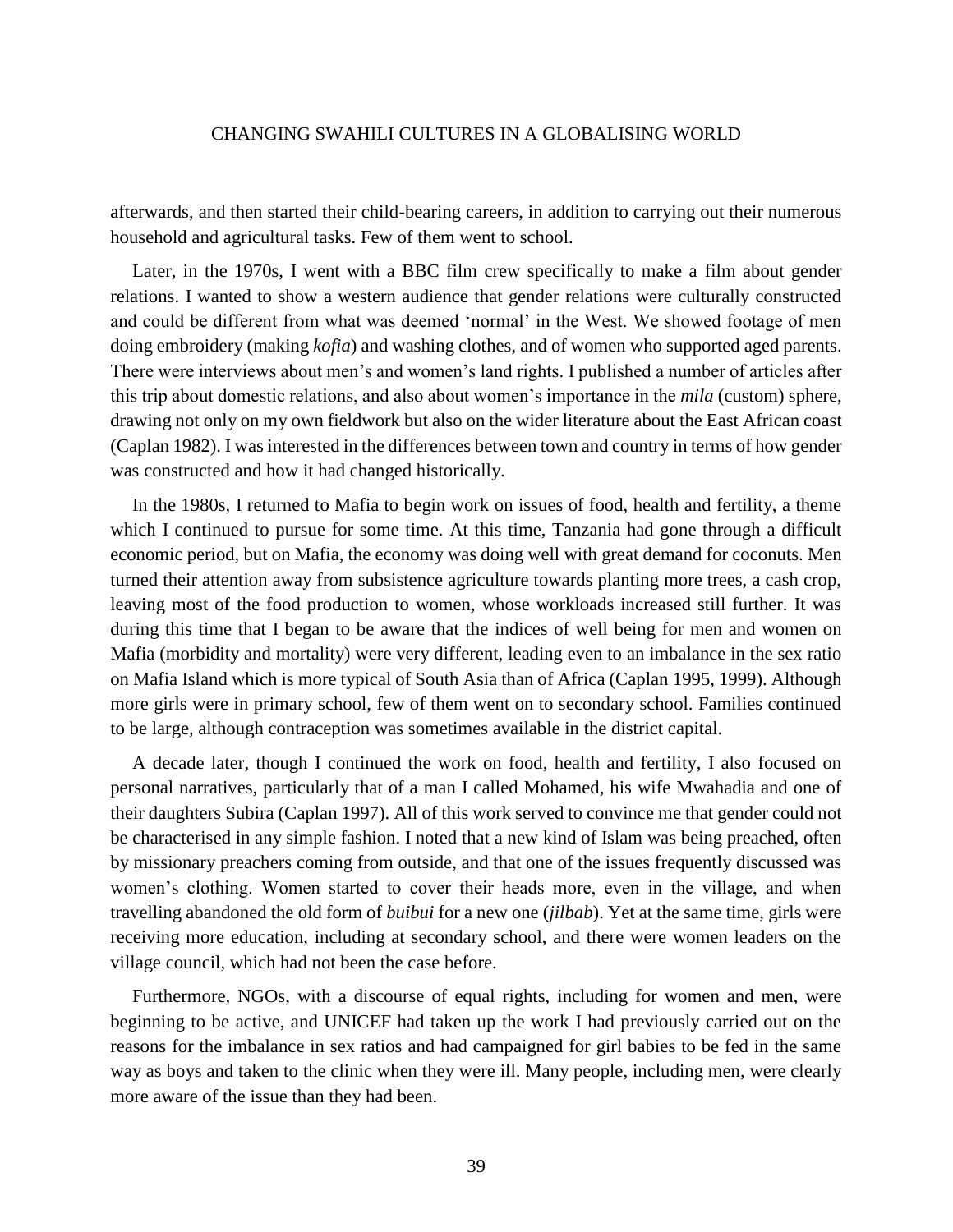# **The Tension Between** *mila* **and** *sheria***: Cults of Affliction**

There are, on the east coast and islands, many practices which fall outside the realms of orthodox Islam and which are known as *mila, ada* or *desturi (*customs). They are sometimes condemned by the pious but most *soi-disant* Swahili engage in at least some of them. *Mila* may range from rituals carried out at weddings, girls' puberty or boys' circumcision ceremonies, to the cult of the ancestors and veneration of their graves, to the practice of spirit possession rituals (*ngoma*), which are discussed in more detail below. *Mila* are contrasted with practices which are termed *sheria* (lawful) or *sunna* (habitual practice). Yet it is precisely that mix of *mila* and *sheria* which produces Swahili cultures (Caplan 1982).

There is a large literature on Swahili spirit cults<sup>9</sup>, which are pervasive in all parts of the east coast and islands. The land-sea distinction already mentioned is carried over into the spirit world. Land spirits (*mashaitaini, pepo, mizimu*) are associated with the ancestors, with the earth and agriculture, and with the terrestrial sphere more generally; they have much in common with similar *ngoma* cults found throughout sub-Saharan Africa and described by many anthropologists.<sup>10</sup> Janzen (1992) sums them up in the term *ngoma*, which means not only drum, but also the ritual in which the drums are used to invoke the spirits and which deal with affliction of various kinds. In northern Mafia, the rituals are known as *kitanga* (during which drums are used) and *mwingo* (which has only hand-clapping).

But Mafia also has a cult of sea spirits, which practices completely different kinds of rituals, including the use of incense (*udi*) and rosewater (*maharashi*), the Arabic language (or what passes for such), and the utilisation of some parts of the Sufi order rituals, especially *dhikr*11*.* Furthermore, sea spirit cults, although usually led by men, concern women's afflictions: infertility, miscarriages and unhappy marriages. Sea spirits (*majini*) are associated with Arabs and the Gulf, and with Islam, and their cults have much in common with similar cults in other Muslim African societies such as Somalia, the Sudan, and Morocco, to name a few<sup>12</sup> and which generally fall under the rubric of *zar*.

There is much that can be said about Swahili spirit possession cults. One is their importance as cults of affliction and healing. A second is their theatricality and dramatic qualities as sheer

<sup>9</sup> Topan (1972), Giles (1987), Larsen (2008), Caplan (1997), Nisula (1999).

 $10$  In February 2009, I was in Uganda, a country which I had visited only once before, and that 40 years before. I was taken to see a waterfall some miles outside Kampala, which was indeed a beautiful sight. A 'guide' who rapidly attached himself to me and my companion, proceeded to tell us that this place was not only a tourist spot, but was also a sacred site for the Baganda, the locally dominant ethnic group. As we walked around, I recognised immediately many features of the spirit cults with which I was familiar on Mafia: a shrine in a cave, offerings of food, including slaughtered animals. I was very struck with the similarities between this and what I knew on Mafia Island, hundreds of miles away.

<sup>&</sup>lt;sup>11</sup> *Dhikr* is rhythmic chanting and breathing which brings on an ecstatic state.

<sup>12</sup> See Crapanzano (1973), Boddy (1990), Constantinides (1977) and Lewis (1971).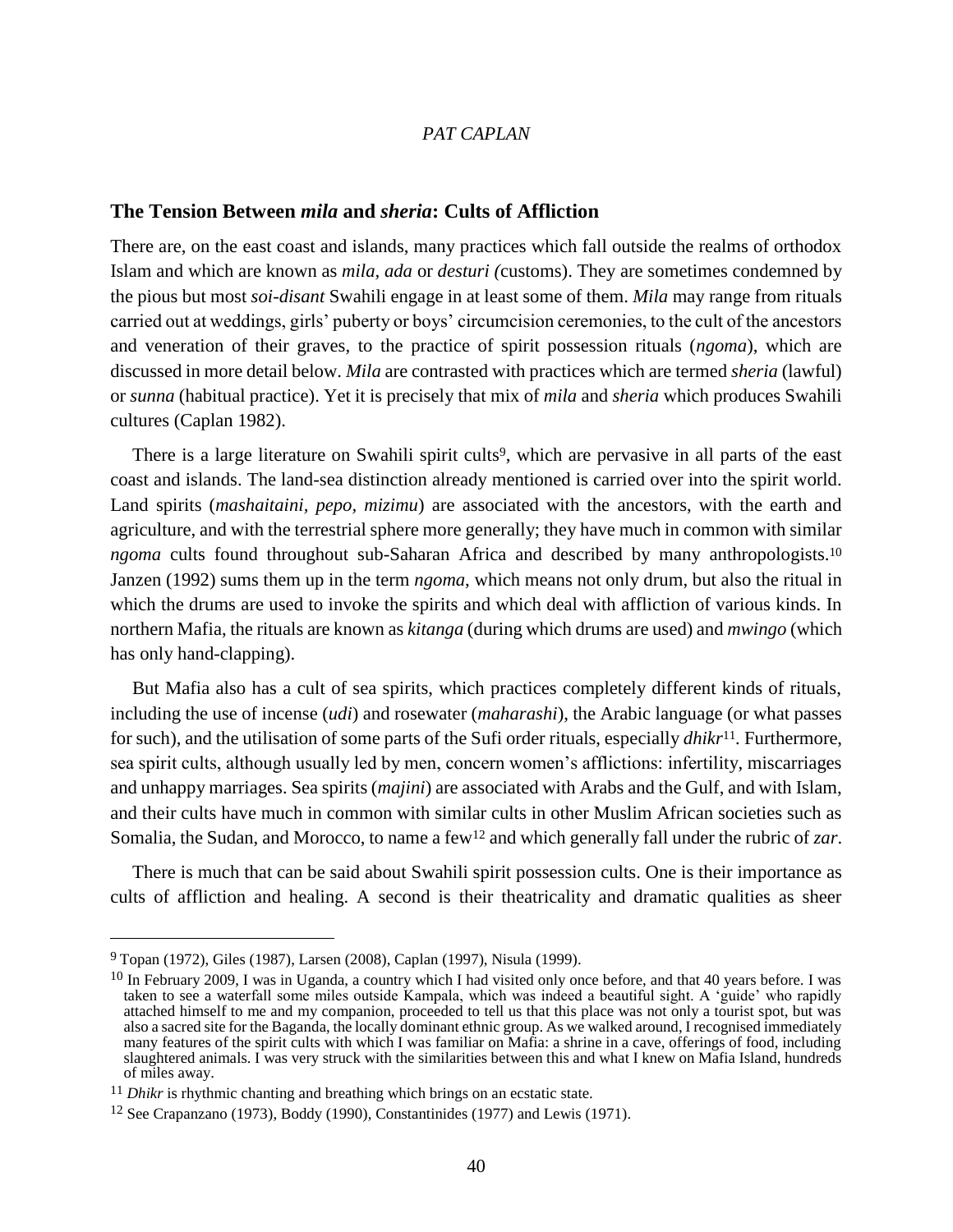entertainment. A third is their relationship to ideas about witchcraft and evil in the world, notions which, far from dying out, have received a fresh lease of life from the new ills that currently beset people in areas like the East Coast. Indeed, some anthropologists such as the Comaroffs (1993, 1999) have suggested that the growth in such 'occult economies' is something which has happened because of the negative effects of globalisation on the lives of the vast majority of people in Africa.

A final issue, which brings me back to some of the points I raised earlier, is the relationship between spirit possession, perhaps the most quintessentially *mila* aspect of Swahili culture and Islam. Many Swahili people, not only on Mafia, who claim to be pious Muslims, roundly condemn the spirit possession cults as being *shiriki* (threatening the oneness of God). One very close friend of mine in the village on Mafia told me that he had never attended such an *ngoma* and first saw such a ritual only when I screened the film the BBC had made about the area back in the 1970s to the assembled villagers. Yet he later admitted to me that his mother sometimes became possessed by an ancestral spirit, and that his father, a respected Koran school teacher, had to find remedies for her through the shamans. This is not an isolated instance, indeed, it was often whispered of revered Sheikhs that they 'kept' (*kufuga*) spirits, and that this increased their power.

Here again, then, we see that Swahili culture cannot be broken down into separate bits and labelled *mila* or *sheria*, 'African' or 'Arab', rather it has to be viewed as a complex whole from which people select according to context.

# **Conclusion: So what is Swahili Culture "I know it when I see it, hear it, smell it, taste it."**

The task I was given by the organisers of the conference at which this paper was first presented was to answer the question: what is Swahili culture? I have used both my own ethnographic data from Mafia Island, gathered over a period of almost half a century, as well as the work of other scholars of the East African coast to explore this question. Inevitably, it is not possible to give a comprehensive answer, but I have highlighted a number of concepts which I see as key. The first set includes time and space, involving considerations of histories and how they are written, and ideas of kinship and descent. Another set consists of ideas around personhood and identity, including self-identity, and also brings in the tension between equality and hierarchy. It also includes notions of gender, which itself varies over space and time in the Swahili world. Finally, I discuss the tension between concepts of *mila* (custom) and *sheria* (law) or *sunna* (habitual practice) both more closely associated with Islam and in particular, the cultures of affliction (*ngoma:* literally drum, also dance and dance rituals) which have their very particular manifestations on the coast and islands, reflecting the importance of both dry land and sea.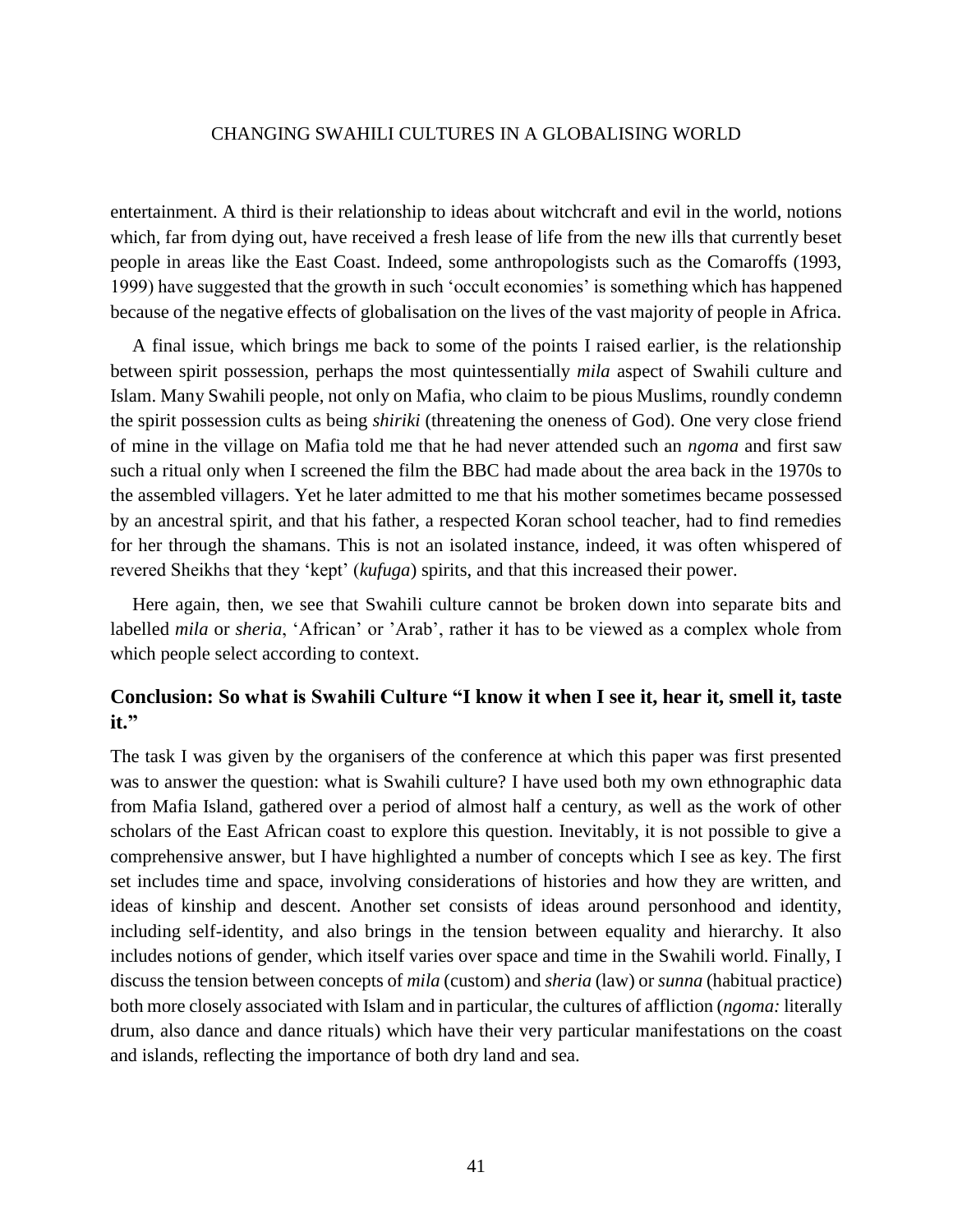What then may we conclude from all of the above? Perhaps it is best to leave open the question of what exactly constitutes Swahili cultures or Swahili identity. And yet there is for an anthropologist such as myself a feeling that there is also a sensual knowledge of such a culture. Each of us who has experienced some aspect of Swahili culture would have different memories, but these are mine. For taste, it would be *chai* made with spices, which incidentally has now become a packaged supermarket commodity in the West, or *wali kwa nazi* (coconut rice), or *maandazi* (deep fried buns). <sup>13</sup> For smell it would be spices such as cloves, cinnamon or cardamom, or the scent of flowers like jasmine, or the very particular odours of the inside of a boat or fish drying. It would be when I see a raffia prayer mat (*msala*), coconut trees, or boats like *ngalawa* (outrigger canoe)*, dau* (small dhow) or *majahazi* (large dhows) or someone wearing *khanga (*cloth wraps worn by women) or a *kofia* (embroidered cap worn by men). It would be hearing the *muhedhin's* call to prayer, *taarabu* music, the recitation of a Swahili *utenzi*, a woman grinding a coconut on an *mbuzi* (literally goat but here meaning a kitchen implement) or pounding rice in a *kinu* (mortar). None of these is unique to the Swahili, rather it is a constellation of traces such as these which leads one to say "yes, that's it!".

#### **Acknowledgements**

This paper was originally given as a keynote lecture for the conference 'Cultural Dynamics of Precolonial and Colonial Swahili society' held at Hankuk University of Foreign Studies, Seoul, Korea,  $14-15<sup>th</sup>$  May 2009. I am very grateful to its organiser, Dr. Chul-Joon Yang, for the invitation to attend. Most of the participants were postgraduate students preparing to go to the East African coast and other parts of Africa for research and further language training

#### **References**

- Allen, James de Vere. 1993. *Swahili Origins: Swahili Culture and the Shungwaya Phenomenon*. London: James Currey.
- Arens, W. 1975. The Waswahili: the Social History of an Ethnic Group. *Africa* 1975, vol. 45: 426- 37.
- Beckerleg, Susan. 2004. Modernity has been Swahili-ised: the Case of Malindi. *Swahili Modernities: Culture, Politics and Identity on the East Coast of Africa*, ed. by Pat Caplan & Farouk Topan. Trenton, New Jersey: Africa World Press, pp. 19-36.
- Boddy, Janice. 1990. *Wombs and Alien Spirits: Women, Men and the Zar Cult in Northern Sudan.*  Madison: University of Wisconsin Press.

<sup>&</sup>lt;sup>13</sup> Indeed, it is scarcely surprising that when cultures appear to disappear, traces may be found in food practices.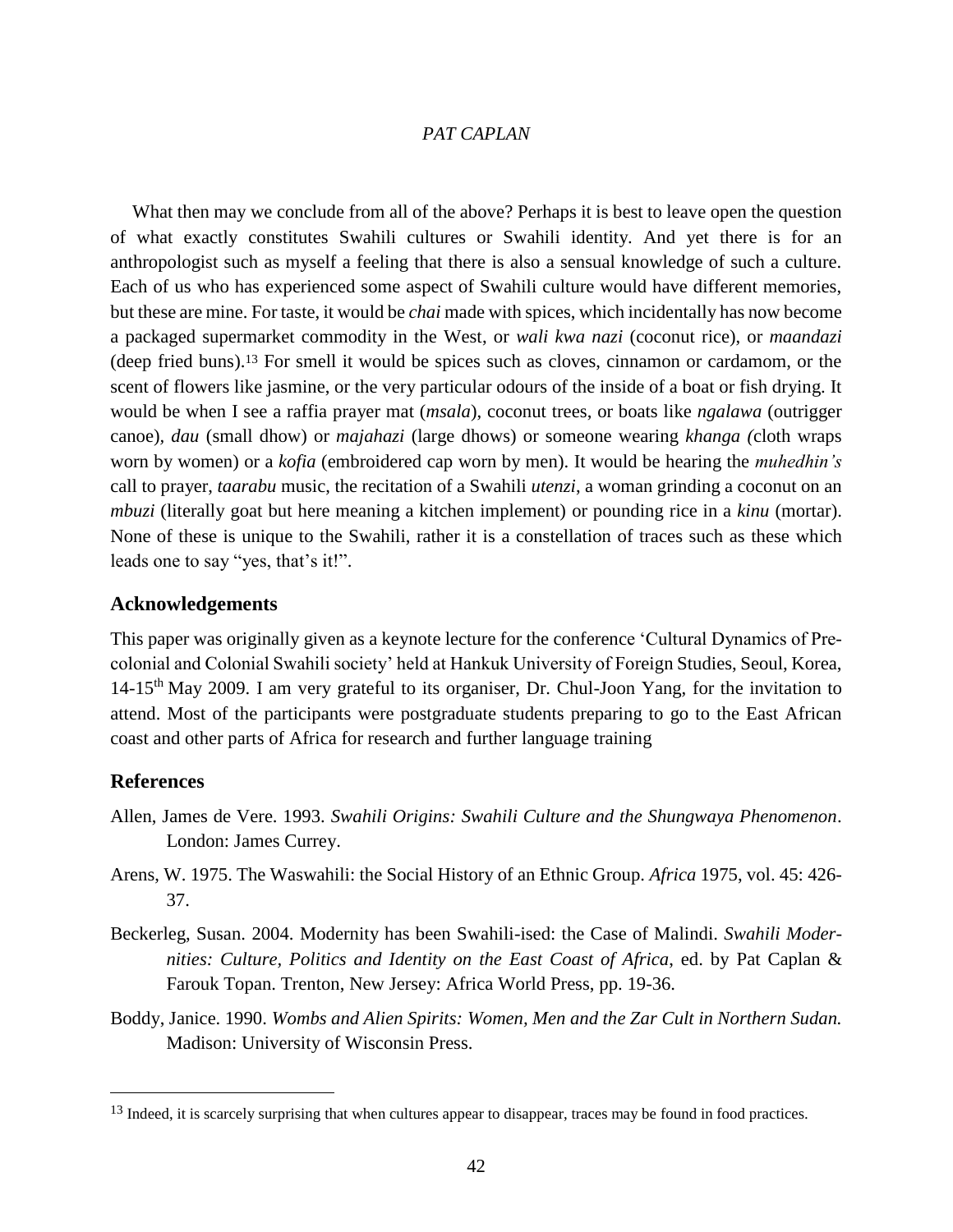- Bruinhorst, Gerard van de. 2009. Siku ya Arafa and the Idd el Hajj: Textual Knowledge, Ritual Practice and Social Protest in Tanzania. *Knowledge, Renewal and Religion: Repositioning and Changing Ideological and Material Circumstances among the Swahili on the East African Coast*, ed. by Kjersti Larsen. Uppsala: Nordic Africa Institute, pp. 127-150.
- Bujra, Janet M. 1968. An Anthropological Study of Political Action in a Bajuni Village. Ph. D. Thesis, University of London.
- Bujra, Janet M. 1977. Production, Property, Prostitution. 'Sexual Politics' in *Atu, Cahiers d'Études Africaines* 17, (65): 13-39.
- Caplan, Pat. 1969. Cognatic Descent Groups on Mafia Island, Tanzania. *Man* 4, 3: 419-31.
- Caplan, Pat. 1975. *Choice and Constraint in a Swahili Community: Property, Hierarchy and Cognatic Descent on the East African Coast*. Oxford: University Press.
- Caplan, Pat. 1976. Boys' Circumcision and Girls' Puberty Rites among the Swahili of Mafia Island Tanzania. *Africa* 46, 1: 21-33.
- Caplan, Pat. 1982. Gender, Ideology and Modes of Production on the East African coast. *From Zinj to Zanzibar: History, Trade and Society on the Coast of East Africa*, ed. by Allen J. de Vere. Special Issue of Paideuma, Stuttgart : Franz Steiner Verlag, pp. 29-43.
- Caplan, Pat (ed.). 1992. *Les Swahili entre Afrique et Arabie*. Paris: Karthala.
- Caplan, Pat. 1993. Learning Gender: Field-Work in a Tanzanian Coastal Village, l965-85. *Gendered Fields: Women, Men and Ethnography*, ed. by Diane Bell & Pat Caplan & Wazir J. Karim. London: Routledge, pp. 168-181.
- Caplan, Pat. 1995. In my Office we don't have closing hours: Gendered Household Relations in a Swahili Village in Northern Mafia Island. *Gender, Family, and Household in Tanzania*, ed. by Colin Creighton & Cuthbert K. Omari. Aldershot: Avebury Press, pp. 118-138.
- Caplan, Pat. 1997. *African Voices, African Lives: Personal Narratives from a Swahili Villag*e. London & New York: Routledge.
- Caplan, Pat. 1999. Where have all the young girls gone? Gender and Sex Ratios on Mafia Island, Tanzania. *Agrarian Economy, State and Society in Contemporary Tanzania*, ed. by Peter Forster & Sam Maghimbi. Aldershot: Avebury Press.
- Caplan, Pat. 2004. Introduction. *Swahili Modernities: Culture, Politics and Identity on the East Coast of Africa,* ed. by Pat Caplan & Farouk Topan. Trenton & New Jersey: Africa World Press, pp. 1-18.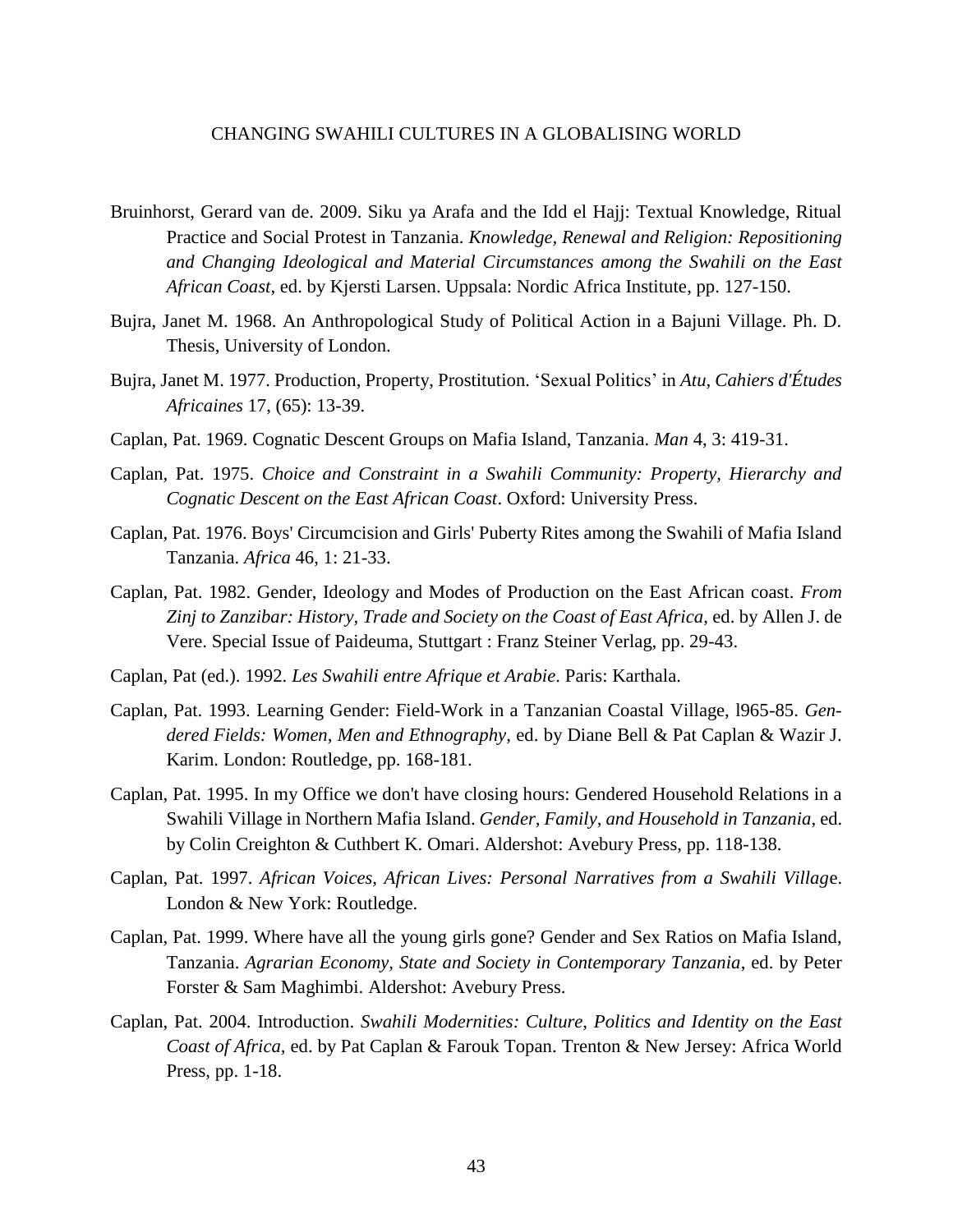- Caplan, Pat. 2004. Struggling to be Modern: Recent Letters from Mafia Island. *Swahili Modernities: Culture, Politics and Identity on the East Coast of Africa*, ed. by Pat Caplan, & Farouk Topan. Trenton & New Jersey: Africa World, pp. 121-144.
- Caplan, Pat. 2006. Terrorism, Witchcraft and Risk. *Anthro-Globe Journal* (e-journal) [http://anthroglobe.info/docs/caplanp\\_witchcraft\\_060119.htm](http://anthroglobe.info/docs/caplanp_witchcraft_060119.htm) (last visited 26-02-2014)
- Caplan, Pat. 2007a. But the Coast, of Course, is Quite Different': Academic and Local Ideas About the East African Littoral. *Journal of Eastern African Studies* 1, 2: 305-320.
- Caplan, Pat. 2007b. Between Socialism and Neo-liberalism: Local Evaluations of Global Changes on Mafia Island, Tanzania, 1965-2004. *Review of African Political Economy* 114: 679-94.
- Caplan, Pat. 2009. Understanding Modernity/ies on Mafia Island, Tanzania: the Construction of a Moral Community. *Knowledge, Renewal and Religion on the East African Coast*, ed. by Kjersti Larsen. Uppsala: Nordic Africa Institute, pp. 213-235.
- Chami, Felix. 1994. *The Tanzanian Coast in the First Millenium AD: an Archaeology of the Iron-Working, Farming Communities*. Uppsala: Studies in African Archaeology.
- Chami, Felix & Gilbert Pwiti. (eds.). 2002. *Southern Africa and the Swahili World. Special Issue of Studies in the African Past 2*. Dar es Salaam: University of Dar es Salaam Press.
- Chittick, Neville. 1974. *Kilwa: an Islamic Trading City on the East African Coast.* Nairobi: British Institute in Eastern Africa.
- Comaroff, Jean & John Comaroff. 1993. *Modernity and its Malcontents: Ritual and Power in Postcolonial Africa.* Chicago: University of Chicago Press.
- Comaroff, Jean & John Comaroff. 1999. Occult Economies and the Violence of Abstraction: Notes from the South African Postcolony. *American Anthropologis*t 26, 2: 279-303.
- Constantinides, Pamela, 1977. Ill at Ease and Sick at Heart: Symbolic Behaviour in a Sudanese Healing Cult. *Symbols and Sentiments,* ed. by I. Lewis. New York: Academic Press, pp. 61-84.
- Crapanzano, Vincent. 1973. *The Hamadshah: A Study in Moroccan Ethno-Psychiatry*. Berkeley: University of California Press.
- Dubresson, Alain. 1988. *Politique Africaine Vol 30. Noirs et Arabes: Une Historie Tourmentée*. Paris: Karthala.
- Eastman, Carol. 1971. Who are the Waswahili? *Africa* 41, 3:. 228-236.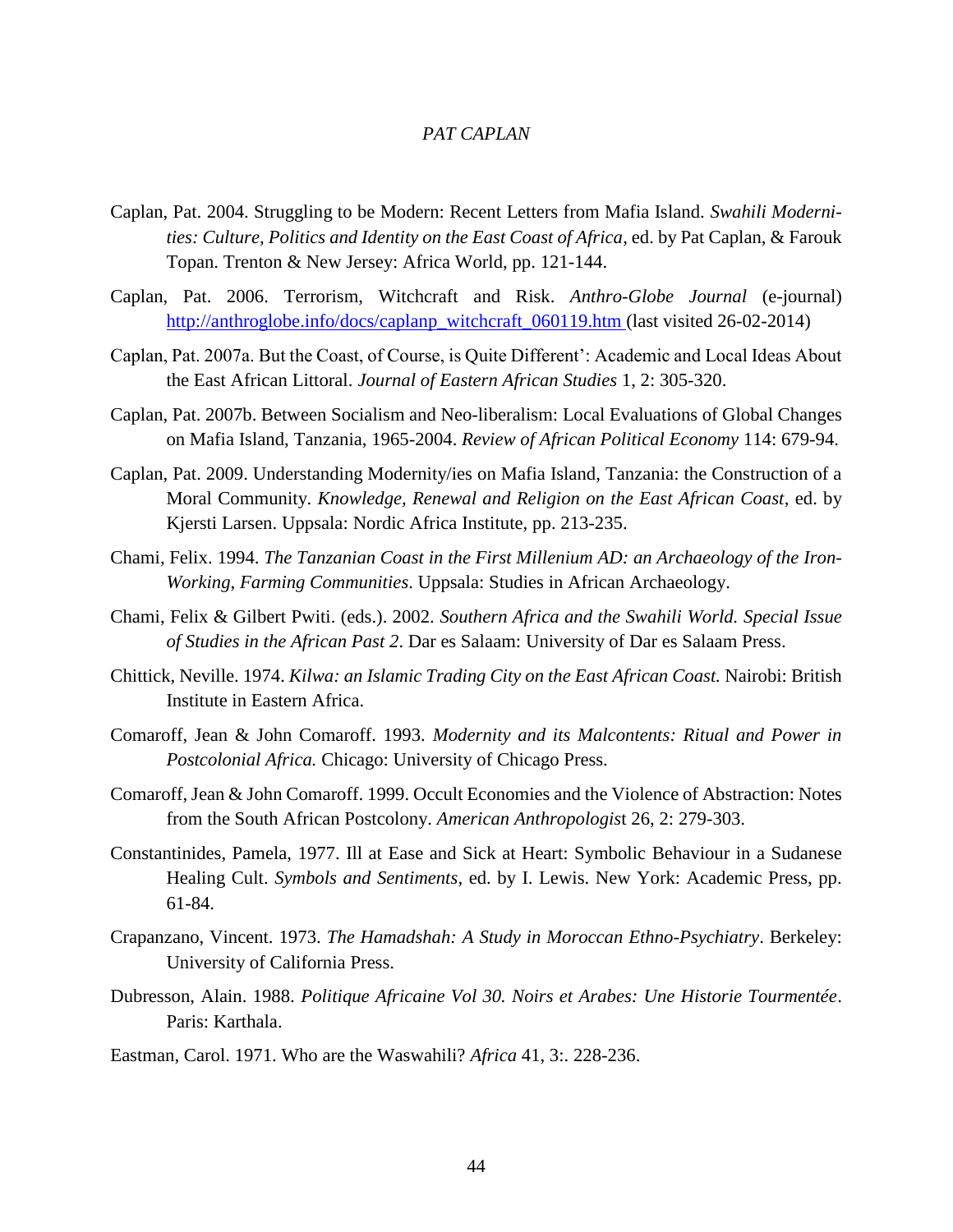- Fuglesang, Minou. 1994. *Veils and Videos: Female Youth Culture on the Kenyan Coast*. Stockholm: Studies in Social Anthropology.
- Giles, Linda. 1987. Possession Cults on the Swahili Coast: a Re-examination of Theories of Marginality. *Africa* 57, 2: 234-57.
- Ismail, Hasan bin & Peter Lienhardt. 1968. *The Medicine Man: Swifa ya Nguvumali*. Oxford: Clarendon Press.
- Horton, Mark & John Middleton. 2000. *The Swahili: the Social Landscape of a Mercantile Society*. Oxford: Blackwell.
- Janzen, John. 1992. *Ngoma: Discourses of Healing in Central and Southern Africa*. Berkeley: University of California Press.
- Journal des Africanistes. 2002. *Afrique-Arabie, d'une rive a l'autre en mer erythree*, 72, 2.
- Kipacha, Ahmed, 2004. *A Descriptive and Historical Account of the Kingome Dialect of Swahili*. Unpublished Ph.D. Thesis, University of London, SOAS.
- Kusimba, Chapurukha. 1999. *The Rise and Fall of Swahili States*. Alta Mira Press.
- Larsen, Kjersti. 2008. *Where Humans and Spirits Meet: the Politics of Rituals ad Identified Spirits in Zanzibar.* New York, Oxford: Berghahn Books.
- Le Guennec-Coppens, Francoise & Pat Caplan (eds.). 1991. *Les Swahili Entre Afrique et Arabie*. Paris: Karthala.
- Le Guennec-Copppens, Francoise & David Parkin. 1998. *Autorite et Pouvoir chez les Swahili.*  Paris: Karthala.
- Lewis, Ioan. 1971. *Ecstatic Religion*. Harmondsworth: Penguin Books.
- Loimeier, Roman & Rudiger Seesemann (eds.). 2006. *The Global Worlds of the Swahili: Interfaces of Islam, Identity and Space in 19th and 20th-Century East Africa*. Berlin: Lit.
- Mazrui, Ali. 1986*. The Africans: A Triple Heritage*. London: BBC Publications.
- Mazrui, Ali A. & Alamin M. Mazrui. 1995. *Swahili State and Society: the Political Economy of an African Language.* Nairobi: East African Educational Publishers.
- Mazrui, Alamin M. & Ibrahim Noor Shariff. 1994*. The Swahili: Idiom and Identity of an African People*. Trenton New Jersey: Africa World Press.
- Middleton, John. 1961. *Report on Land Tenure in Zanzibar*. London: HMSO.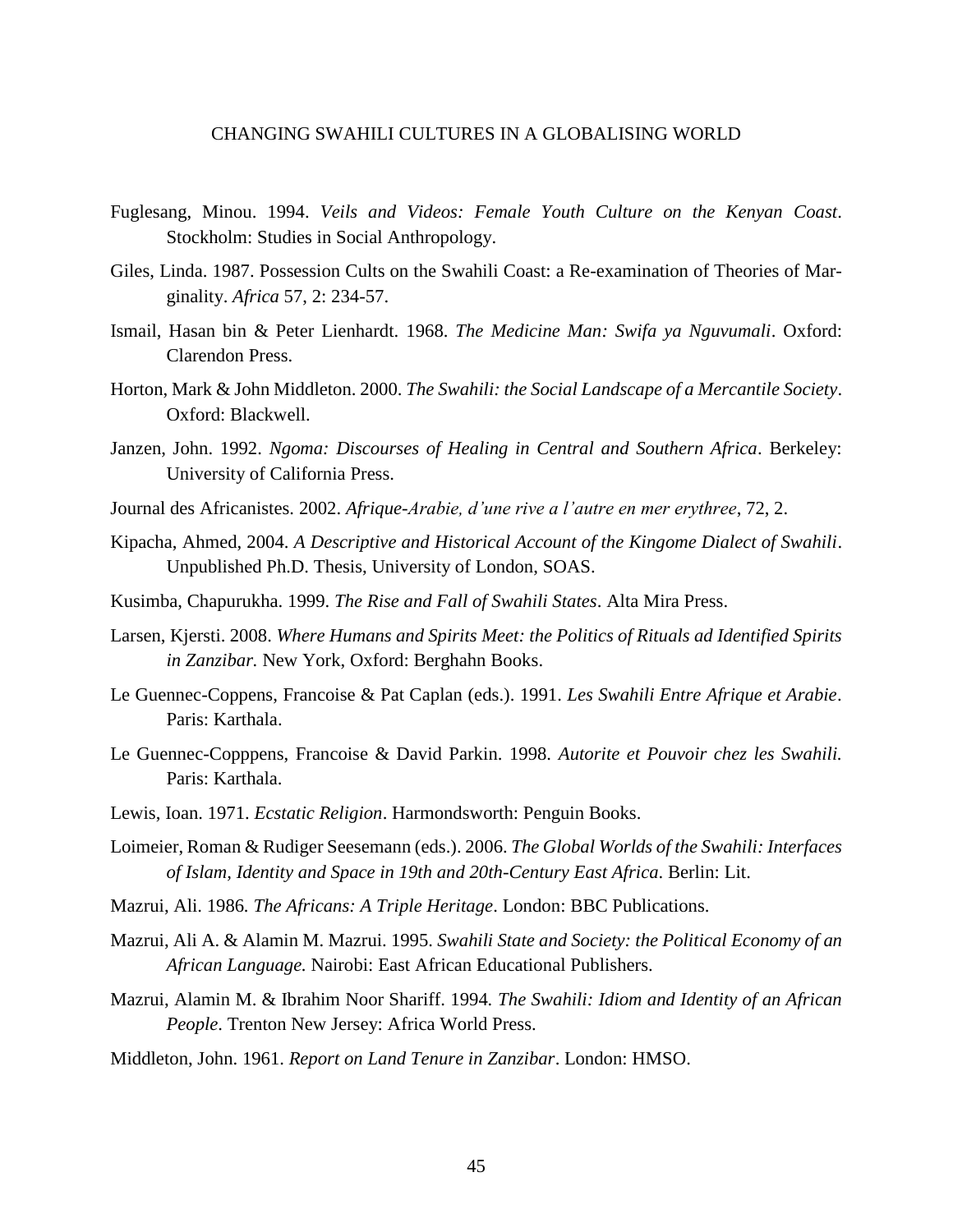- Middleton, John. 1992. *The World of the Swahili: an African Mercantile Civilization*. New Haven & London: Yale University Press.
- Mirza, Sarah & Margaret Strobel. 1991. *Wanawake Watatu wa Kiswahili: Hadithi ya Maishia Kutoka Mombasa, Kenya*. Bloomington: Indiana University Press.
- Mirza, Sarah & Margaret Strobel. 1989. *Three Swahili Women: Life Histories from Mombasa, Kenya*. Bloomington: Indiana University Press.
- Nisula, Tapio. 1999. *Everyday Spirits and Medical Interventions: Ethnographic and Historical Notes on Therapeutic Conventions in Zanzibar Town*. Transactions of the Finnish Anthropological Society NRO XLIII.
- Nurse, Derek & Thomas Spear. 1985. *The Swahili: Reconstructing the History and Language of an African Society, 800-1500.* Philadelphia: University of Pennsylvania Press.
- Prins, A.H.J. 1961. *The Swahili-Speaking Peoples of Zanzibar and the East African Coast.* London: International African Institute.
- Parkin, David. 1972. *Palms, Wine and Witnesses: Public Spirit and Private Gain in an African Farming Community.* San Francisco: Chandler Press.
- Parkin, David (ed.). 1995. *Continuity and Autonomy in Swahili Communities: Inland Influences and Strategies for Self-Determination.* Vienna: Beitrage zur Afrikanistik.
- Parkin, David 1989. Social Stratification in Swahili Society. *Africa* 59, 2: 139-220.
- Politique Africaine. 1988. *Noirs et Arabes: une histoire tourmentee*. Paris, Karthala.
- Porter, Mary A. 1998. Resisting Uniformity at Mwana Kupona Girls' School: Cultural Productions in an Educational Setting. *Signs: Journal of Women in Culture and Society* 23, 3: 619-43.
- Prins, A.H.J. 1961*. The Swahili-speaking Peoples of Zanzibar and the East African Coast (Arabs, Shirazi and Swahili)*. London: International African Institute.
- Rosander, Eva Evers & David Westerlund. 1997. *African Islam and Islam in Africa: Encounters Between Sufis and Islamists*. London: C. Hurst & Co Publishers Ltd.
- Saleh, Mohamed. 2004. 'Going with the times': Conflicting Swahili Norms and Values Today. *Swahili Modernities: Culture, Politics and Identity on the East Coast of Africa*, ed. by Pat Caplan & Farouk Topan. Trenton, New Jersey: Africa World, pp. 145-155
- Seesemann, Rudiger. 2006. African Islam or Islam in Africa? Evidence from Kenya. *The Global Worlds of the Swahili: Interfaces of Islam, Identity and Space in 19th and 20th-Century East Africa*, ed. by Roman Loimeier & Rudiger Seesemann. Berlin: Lit, pp. 229-250.